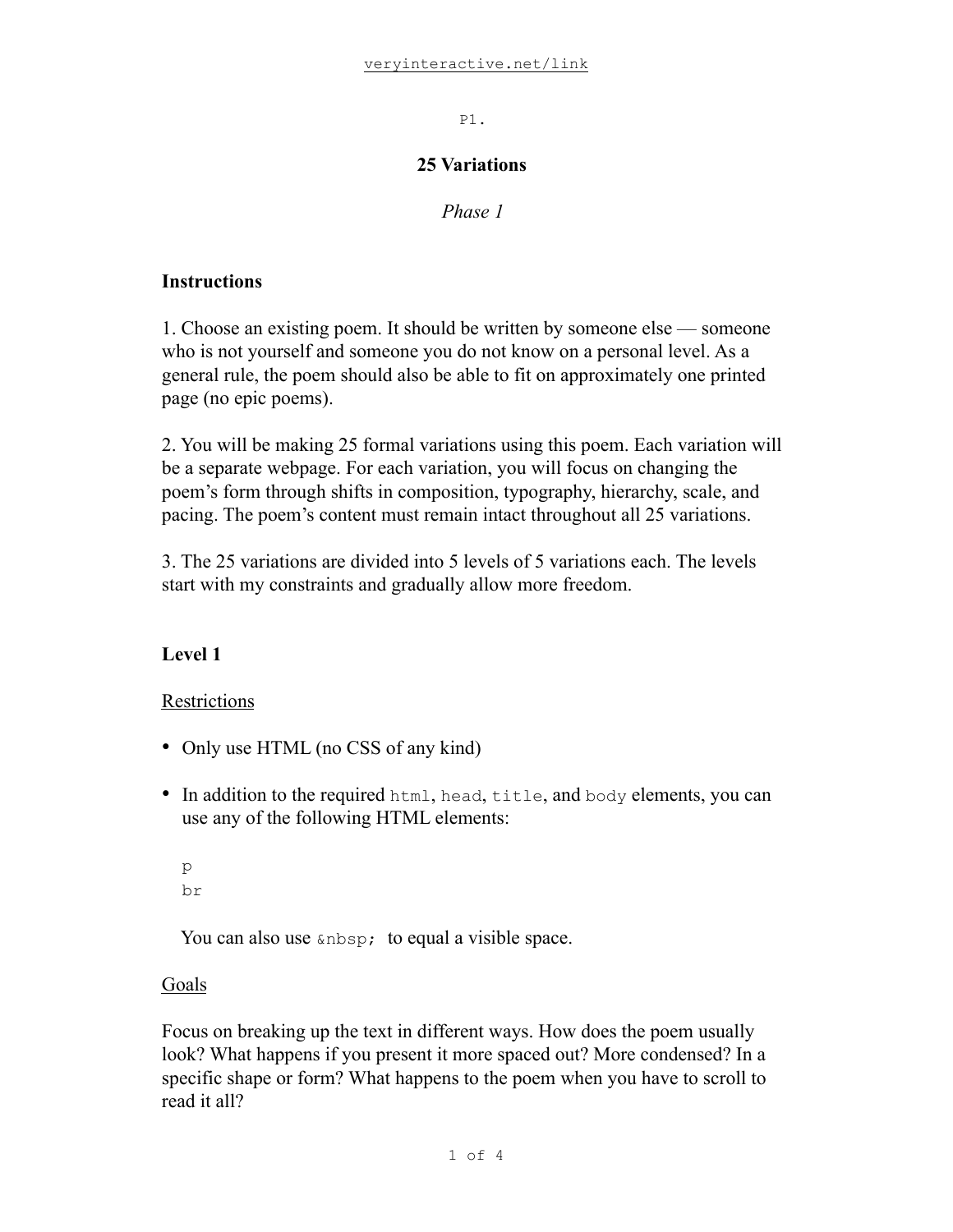# **Level 2**

## Restrictions

- Only use HTML (no CSS of any kind)
- In addition to the elements allowed in Level 1, use any of the following HTML elements:

```
 div 
 span 
 h1, h2, h3, h4, h5, h6 
 strong 
 em 
 ol, ul, li 
 a (With the a element — do not link to external sites, but you can link to 
    parts of your poem using an attribute to assign an id)
```
Again, you can use  $\epsilon$ nbsp; to equal a visible space.

## Goals

Focus on presenting the text in various hierarchies & scales using only HTML.

# **Level 3**

## **Restrictions**

- Use both HTML and CSS
- Only use the HTML allowed in Levels 1 and 2.
- Only use the following CSS properties:

```
 padding 
 border 
 margin 
 position 
 display 
 float 
 top, right, bottom, left 
 height, width
```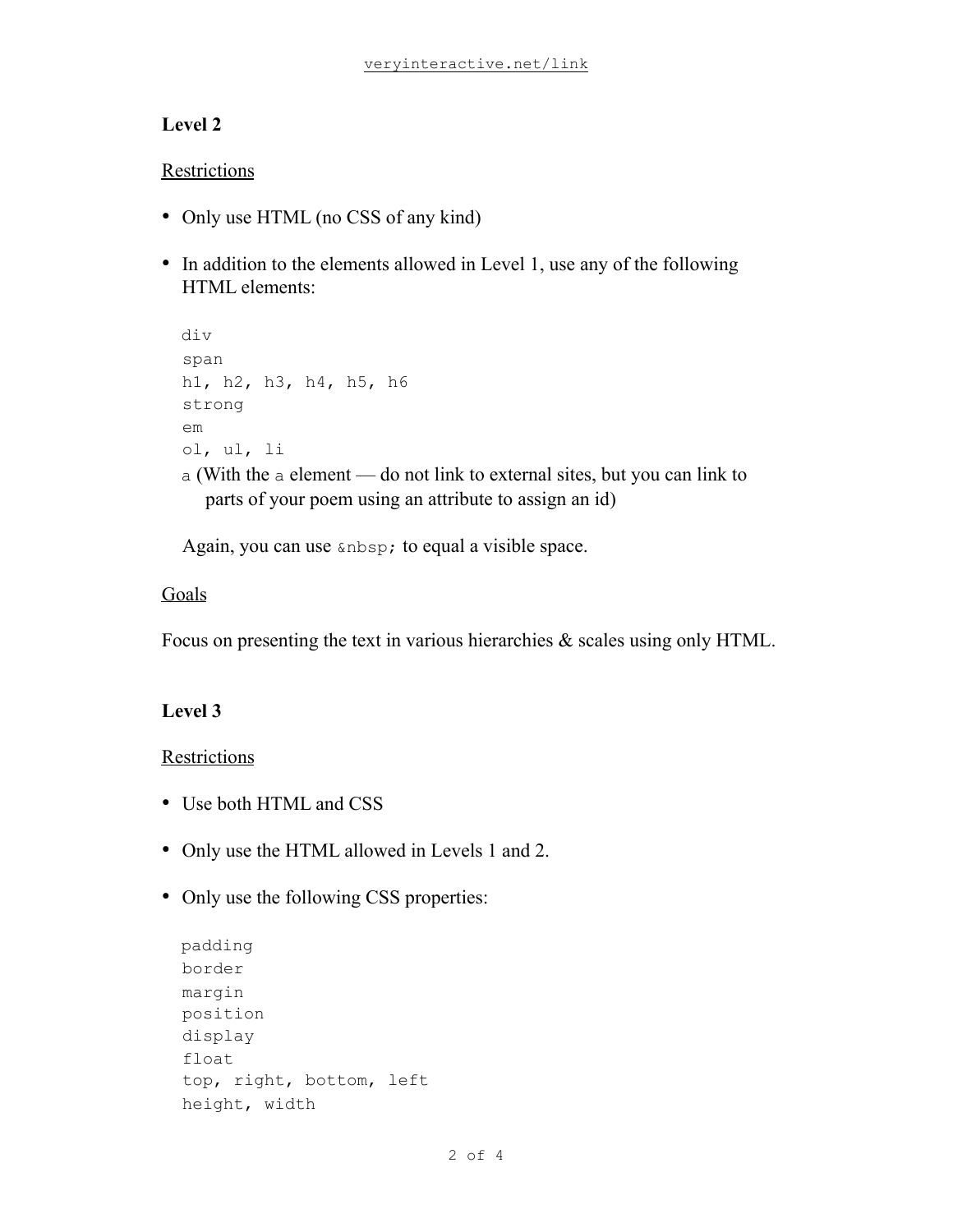## Goals

Focus on positioning elements using CSS. Experiment with space and possibly try a very tall page or a very wide page.

# **Level 4**

## Restrictions

- Use both HTML and CSS
- Only use the HTML allowed in Levels 1 and 2
- In addition to the CSS properties allowed in Level 3, you can use any of the following CSS properties:

```
 font-style 
 font-weight 
 font-size 
 font-family 
 text-align 
 line-height 
 letter-spacing 
 text-transform
```
## Goals

Focus on typography using CSS. Experiment with hierarchy and scale.

## **Level 5**

#### Restrictions

- Use both HTML and CSS
- Use any HTML element (except for img, if rame, and a via linking to external sites. This is a purely typographic & semantic project, so no external images, links, or other assets should be used.)
- Use any CSS property